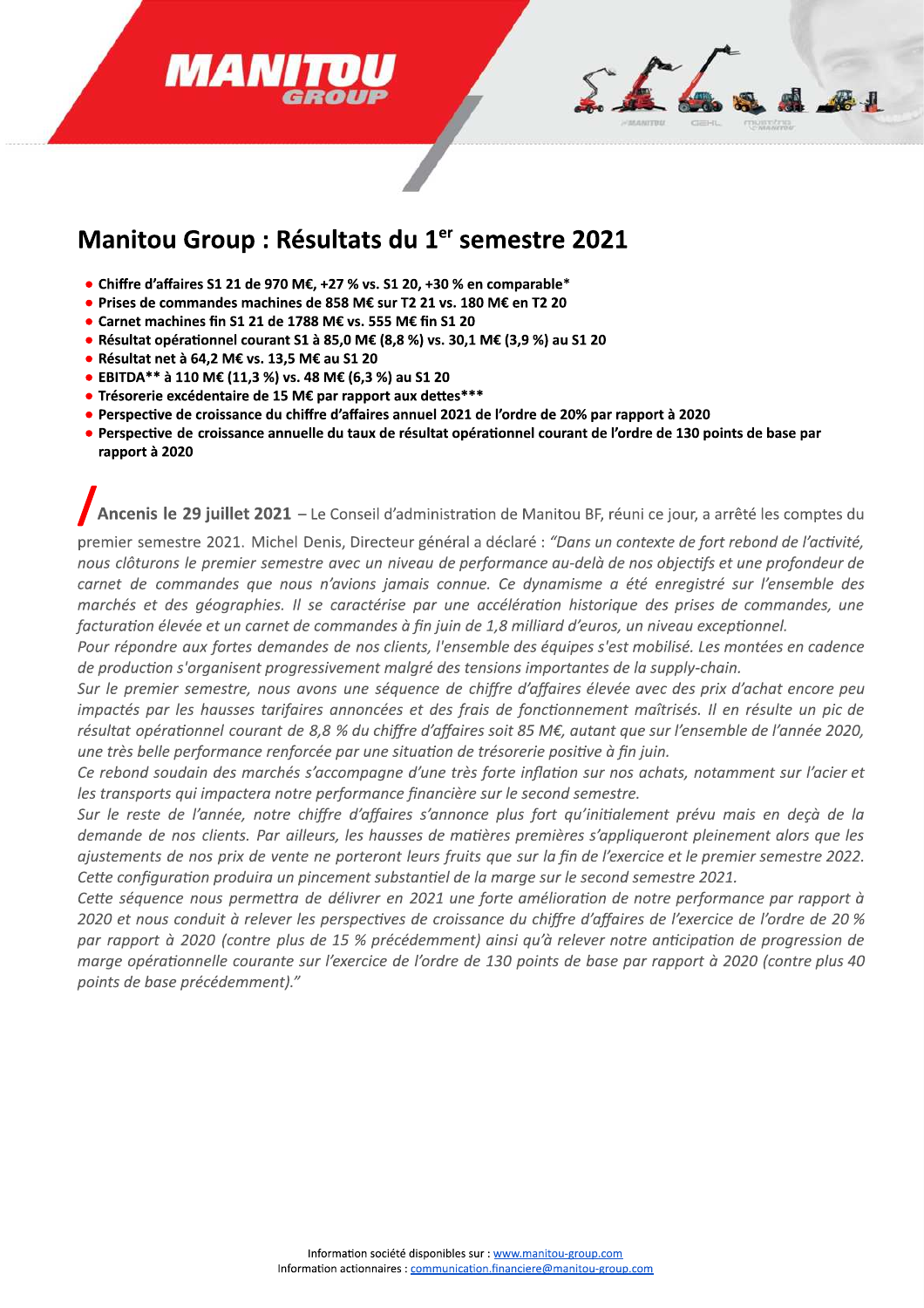|                                | <b>Division</b><br><b>Produits</b> | <b>Division</b><br><b>S&amp;S</b> | Total   | <b>Division</b><br><b>Produits</b> | <b>Division</b><br><b>S&amp;S</b> | <b>Total</b> |         |
|--------------------------------|------------------------------------|-----------------------------------|---------|------------------------------------|-----------------------------------|--------------|---------|
| en millions d'euros            | S1 2020                            | <b>S1 2020</b>                    | S1 2020 | S1 2021                            | S1 2021                           | S1 2021      | Var.    |
| Chiffre d'affaires             | 619,7                              | 141,9                             | 761,6   | 802,8                              | 166,9                             | 969,6        | $+27%$  |
| Marge / Coût des ventes        | 68,2                               | 42,1                              | 110,3   | 130,3                              | 46,9                              | 177,2        | $+61%$  |
| Marge / Coût des ventes %      | 11,0%                              | 29,6%                             | 14,5%   | 16,2%                              | 28,1%                             | 18,3%        |         |
| Rés. opérationnel courant      | 13,0                               | 17,1                              | 30,1    | 67,4                               | 17,6                              | 85,0         | $+182%$ |
| Rés. opérationnel courant %    | 2,1%                               | 12,0%                             | 3,9%    | 8,4%                               | 10,5%                             | 8,8%         |         |
| Résultat opérationnel          | 9,9                                | 16,9                              | 26,9    | 69,0                               | 17,7                              | 86,8         | $+223%$ |
| Résultat net part du Groupe    | n/a                                | n/a                               | 13,5    | n/a                                | n/a                               | 63,8         | +376%   |
| Dette nette hors IFRS 16       |                                    |                                   | 164,0   |                                    |                                   | $-14,8$      |         |
| Dette nette incluant IFRS 16   |                                    |                                   | 178,8   |                                    |                                   | 6,7          |         |
| Fonds propres                  |                                    |                                   | 682     |                                    |                                   | 715          | $+7%$   |
| Gearing**** % hors IFRS 16     |                                    |                                   | 24%     |                                    |                                   | $-2%$        |         |
| Gearing**** % incluant IFRS 16 |                                    |                                   | 26%     |                                    |                                   | 1%           |         |
| <b>BFR</b>                     |                                    |                                   | 591     |                                    |                                   | 453          |         |

Les données exprimées en pourcentage entre parenthèses expriment un pourcentage du chiffre d'affaires.

Comptes semestriels et rapport des Commissaires aux Comptes en ligne sur le site internet de la société

Procédures de revue limitée effectuées par les commissaires aux comptes \* en comparable, soit à périmètre et taux de change constants :

- périmètre : il n'y a pas de société acquise ni de société sortante en 2021

 $\mathcal{L}^{\mathcal{A}}$ application du taux de change de l'exercice précédent sur les agrégats de l'exercice en cours

\*\* EBITDA : Résultat opérationnel avant dotations et reprises d'amortissements et pertes de valeur sur 6 mois, retraité de l'impact IFRS 16  $***$  hors IFRS 16

\*\*\*\*Gearing : Ratio de la dette nette divisée par le montant des capitaux propres

### Evolution du chiffre d'affaires

#### Chiffre d'affaires par division

| en millions d'euros | <b>Trimestre</b> |         |     | 6 mois à fin juin |         |     |  |
|---------------------|------------------|---------|-----|-------------------|---------|-----|--|
|                     | T2 2020          | T2 2021 | %   | S1 2020           | S1 2021 | %   |  |
| Division Produits   | 273              | 414     | 52% | 620               | 803     | 30% |  |
| <b>S&amp;S</b>      | 68               | 84      | 24% | 142               | 167     | 18% |  |
| Total               | 341              | 498     | 46% | 762               | 970     | 27% |  |

#### Chiffre d'affaires par zone géographique

| en millions d'euros | <b>Trimestre</b> |         |      | 6 mois à fin juin |         |     |  |
|---------------------|------------------|---------|------|-------------------|---------|-----|--|
|                     | T2 2020          | T2 2021 | $\%$ | S1 2020           | S1 2021 | %   |  |
| Europe du Sud       | 122              | 164     | 35%  | 274               | 313     | 14% |  |
| Europe du Nord      | 121              | 197     | 63%  | 272               | 390     | 43% |  |
| Amériques           | 68               | 88      | 28%  | 148               | 175     | 19% |  |
| <b>APAM</b>         | 29               | 50      | 69%  | 68                | 91      | 35% |  |
| Total               | 341              | 498     | 46%  | 762               | 970     | 27% |  |